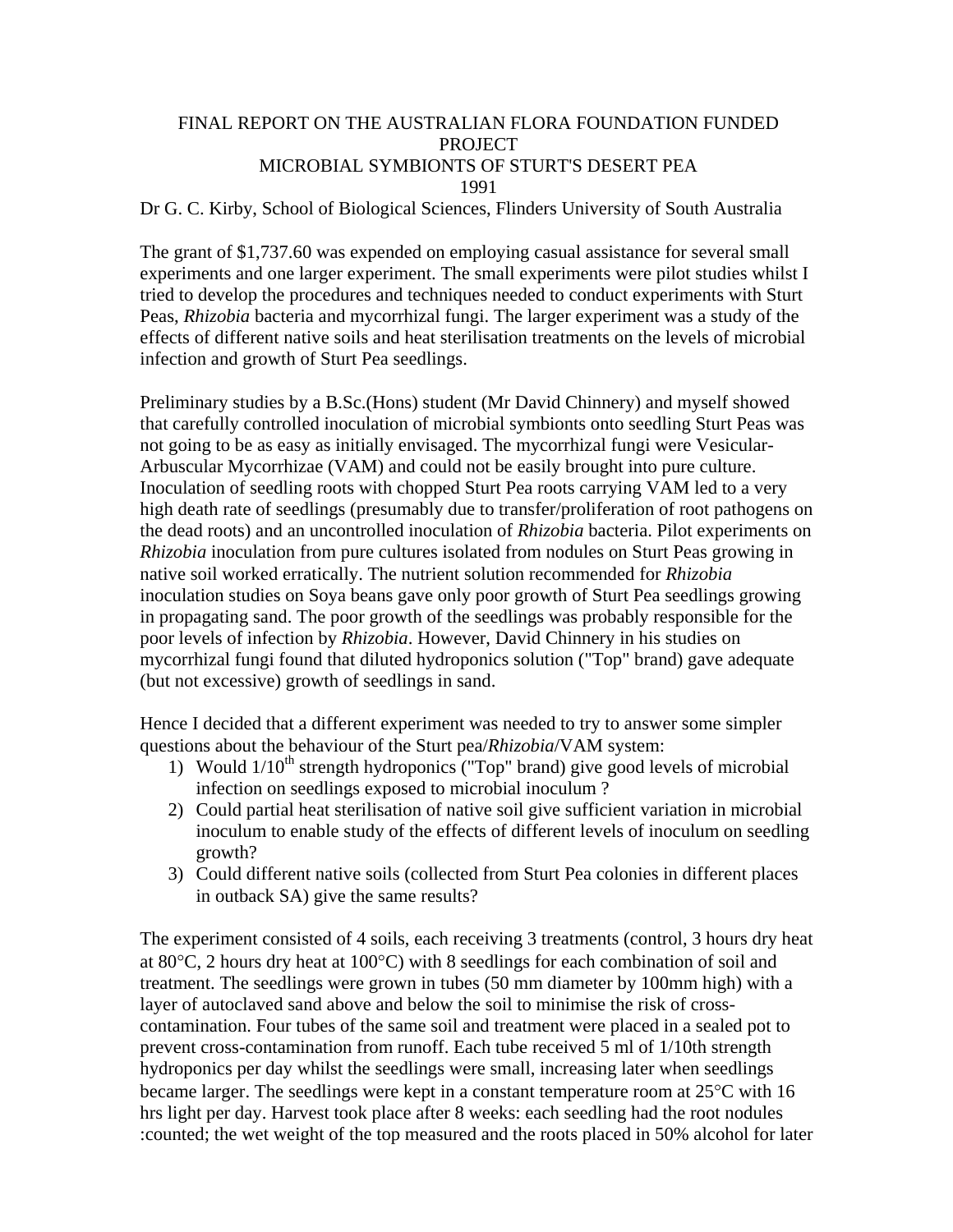observations on mycorrhizal fungi. After staining, the roots were examined for fungal structures and records were made of the frequency and amount of VAM structures within roots and the extent of external hyphae on the root surface.

The results can be summarised as follows :

- 1) Good growth and nodulation of some seedlings occurred, so the nutrient solution was not so weak that growth was impeded too much nor was it so rich in nitrogen that nodulation was discouraged.
- 2) There were no statistically significant effects of heat sterilisation on the number of nodules ( $P \sim 0.15$ ) or the wet weight of seedling tops ( $P \sim 0.9$ ), nor did the appearance of mycorrhizal fungi differ between the treatments within soils (visual appraisal only). Clearly, the two heat treatments failed to reduce the levels of microbial inoculum sufficiently to have an impact on the results. These microbes appear to be fairly resistant to dry heat - perhaps as an adaptation to long term survival in arid zone soils where high temperatures can occur in surface regions on summer days. A follow up experiment with two soils autoclaved for 30 min at 120°C again failed to show any differences from the controls in seedling growth and nodulation (visual examination only).
- 3) there were highly significant differences between soils in the number of nodules (P  $<< 0.001$ ) and the top weight of seedlings (P  $\sim 0.002$ )

|                     | Soil |          |      |      |  |
|---------------------|------|----------|------|------|--|
|                     |      |          |      |      |  |
| Nodules/seedling    | 5.12 | 5.57     | 0.55 | 4.85 |  |
| Top weight gm (wet) | 0.27 | 0.43     | 0.32 | 0.34 |  |
| Correlation         | 0.65 | $0.51\,$ | 0.55 | 0.36 |  |

## **Table : Mean** *rhizobium* **nodule count and top weight in 4 soils**

The Pearson correlation between nodule count and wet weight of seedling top for each soil is significant in 3 out of 4 soils and has a mean of 0.51. Surprisingly, when comparing the 4 soils there is no correlation between mean nodulation and mean wet weight: soil 3, with only about 1/10th the number of nodules found in the other soils does not have the lightest seedlings. Thus the results of different soils were not always the same.

Another relevant observation was that the shape and size of nodules differed between the soils, suggesting that each soil carried a different *Rhizobia* strain.

The observations on mycorrhizal fungi were difficult to quantify: most root systems had VAM and external hyphae around the roots. Taking the observations from the smallest plants (wet weight  $< 0.2$ gm) and largest plants (wet weight  $> 0.5$  gm) shows that 8 of the 17 small plants lacked any VAM structures whereas all of the 10 large plants had VAM. There did not appear to be any differences in the abundance of external hyphae between small and large plants. Thus there does appear to be a correlation between seedling size and the presence of VAM but not external hyphae (which may well be saprophytic fungi rather than mycorrhizal fungi).